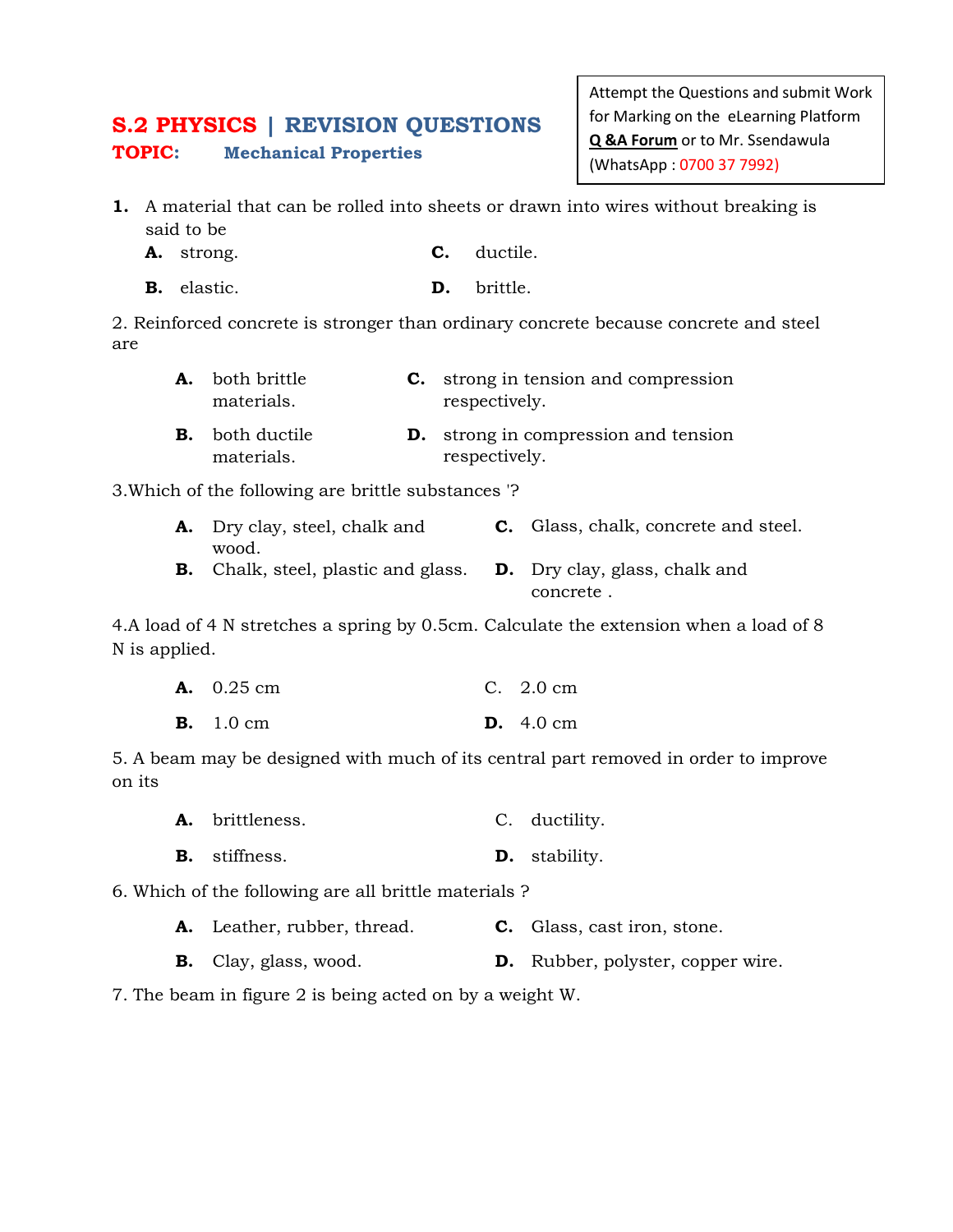

- 8. A mass of 0.5 kg causes a spiral spring to extend by 4 cm. The force that would
	- cause an extension of 6cm is<br>
	A. 2.0 N C. 4.8 N A. 2.0 N
	- B. 3.3 N D. 7.5N
- 9. A rod of cross-sectional area 40  $\mathrm{cm}^2$  needs a tensile force of 2 N to break it. What is its breaking stress ?
	- **A.** 0.005 N m-2 C. 5 N m-2
	- **B.** 0.05 N m-2 **D.** 500 N m-2

10. An object is said to behave elastically when

- **A.** its elastic limit is exceeded
- **B.** its breaking point is reached.
- **C.** equal increases in the force applied to it produce equal changes in length. its elastic limit is exceeded<br>its breaking point is reached.<br>equal increases in the force applied to it produce equal chan<br>in length.<br>the potential energy stored in it is used to permanently defo:<br>the object.<br>gram in figur
- **D.** the potential energy stored in it is used to permanently deform the object.

11. The diagram in figure 7 shows a structure of wooden beams P, Q, R, R, S and T supporting a heavy rod L.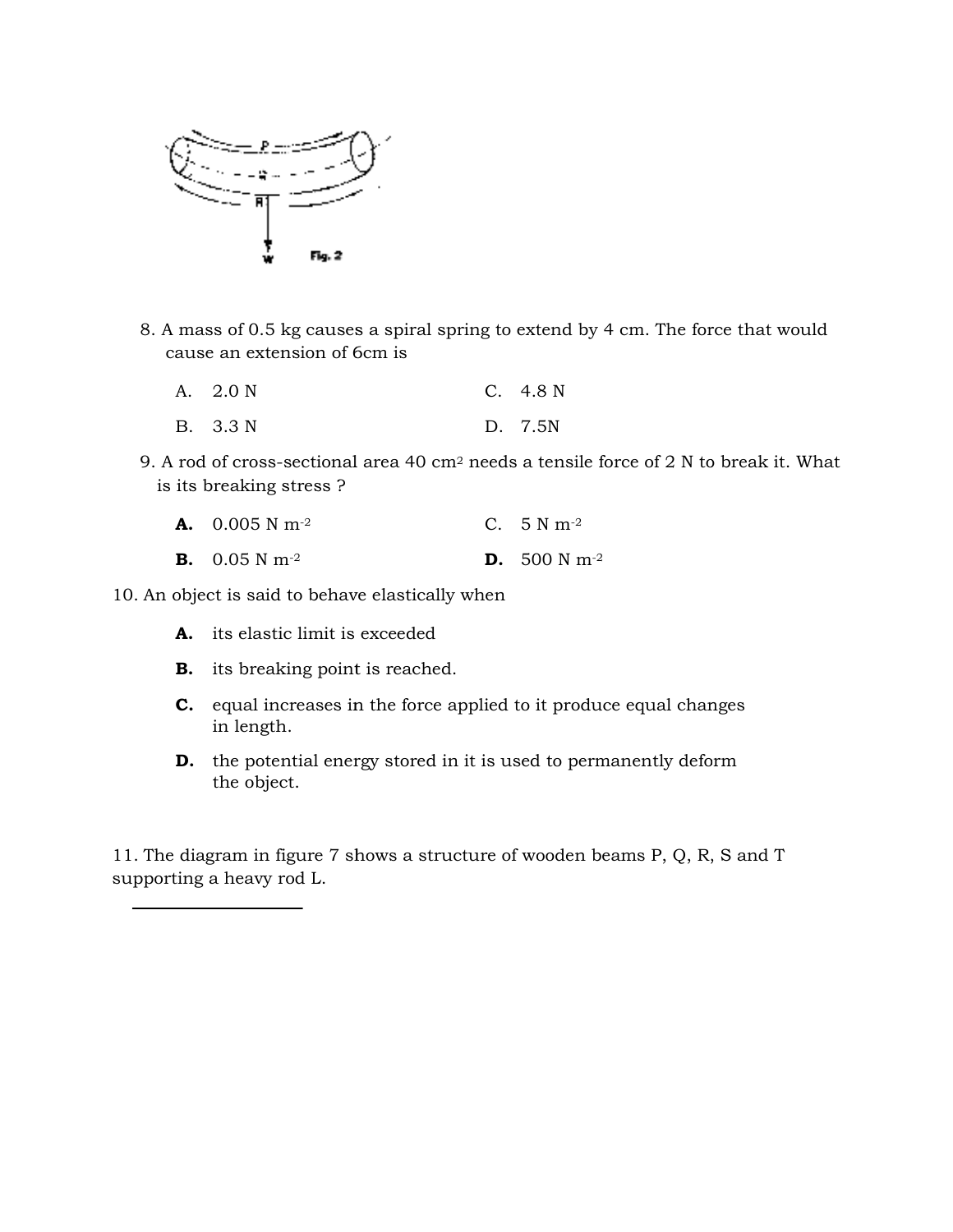12. In a wire supporting a load, stress is given by

| A. | <b>Stress</b><br>Area | $\mathcal{C}$ . | Area<br><b>Stress</b> |
|----|-----------------------|-----------------|-----------------------|
| B  | Force × Area          | D.              | Force<br>Area         |

13. A load of 500 N is placed at 2 m from a pivot of a sea saw. At what distance from the pivot should a weight of 250 N be placed to balance the sea-saw?

| <b>A.</b> 0.5 m | C. 2.0 m                  |
|-----------------|---------------------------|
| <b>B.</b> 1.0 m | <b>D.</b> $4.0 \text{ m}$ |

14. A mass of 0.2 kg produces an extension of 8 cm in d spring. The force required to produce an extension of 6 cm is

| <b>A.</b> 0.75 N.<br><b>C.</b> $2.70 \text{ N.}$ |
|--------------------------------------------------|
|                                                  |

**B.** 1.50 N **D.** 24.00 N.

15. Figure 1 below shows a graph of extension against load for an elastic material.



In the region  $\partial P$ , the material is,  $\pmb{Fig.}$ 

- A. elastic and obeys Hooke's law.
- B. elastic but does not obey Hooke's law.
- C. plastic but obeys Hooke's law.
- D. plastic but does not obey Hooke's law.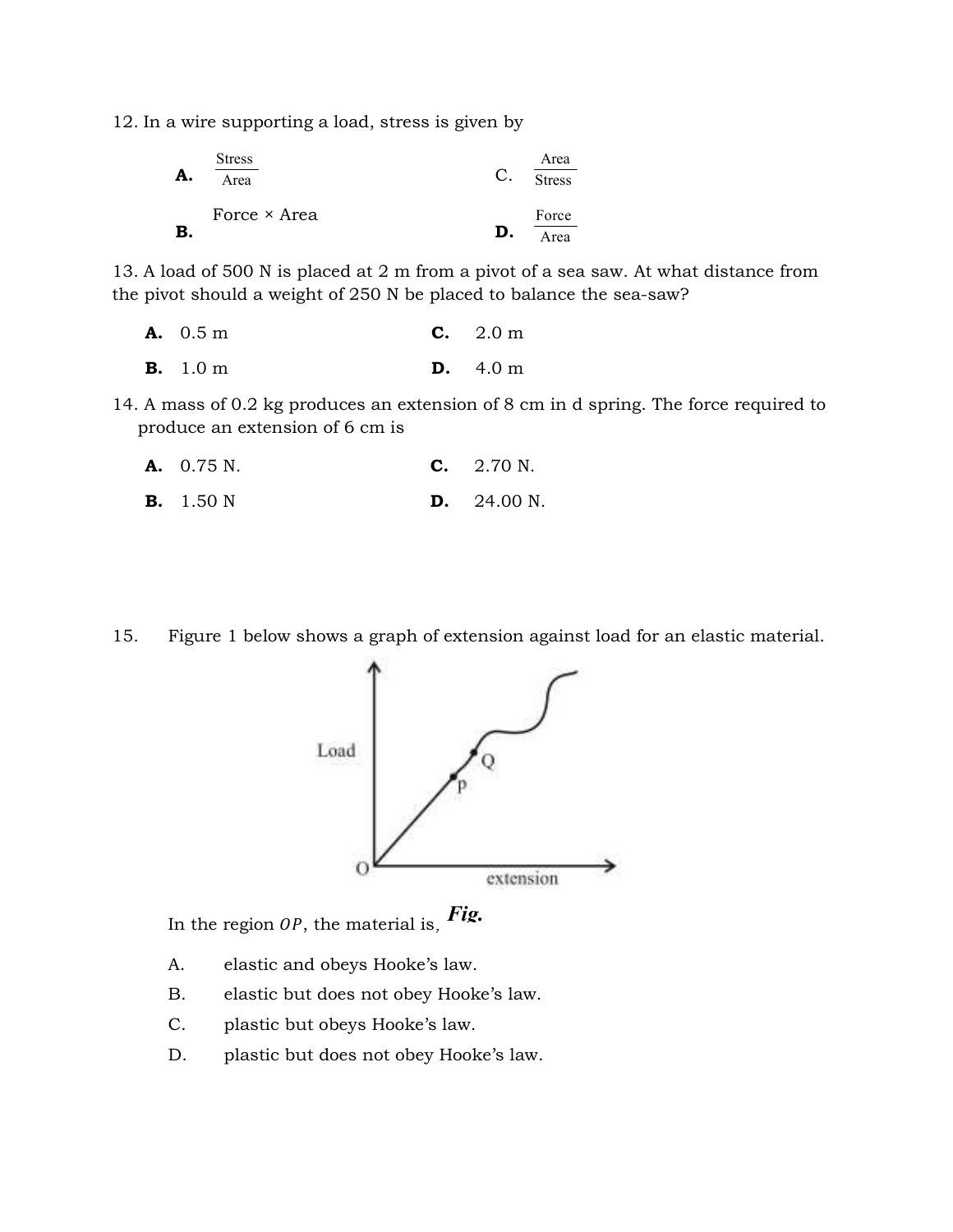- 16. A Material which undergoes a large amount of extension before it breaks is called
	- A. ductile
	- B. brittle
	- C. plastic
	- D. elastic
- 17. Which one of the following graphs represents the variation of extension of a spring with load.



18.A force of 2 N produces an extension on a spring of 3cm. Find the weight of a stone that produces an extension of 18cm.

| A. 3 N |         | B. 6 N |          |
|--------|---------|--------|----------|
|        | C. 12 N |        | D. 108 N |

19. Which one of the following statements is correct about the stress – strain graph of a wire?

Stress

O

Strain

- A. The wire only obeys Hooke's law between O and A it becomes much more difficult to stretch it.
- B. The wire does not obey Hooke's law between O and A and after A, it becomes much more difficult to stretch it.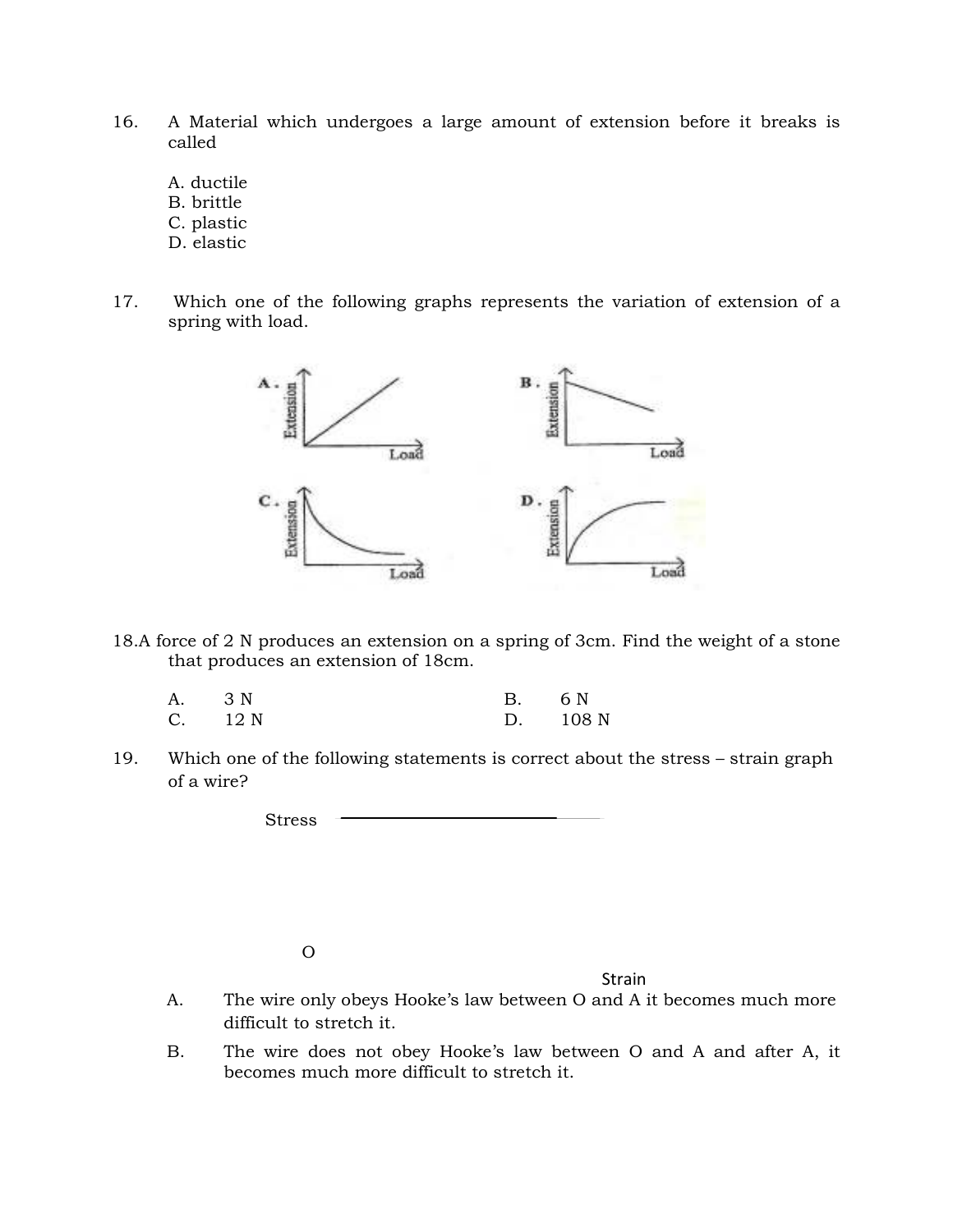- C. The wire only obeys Hooke's between O and A and after A, it becomes much easier to stretch it.
- D. The wire does not obey Hooke's law between O and A and after A, it becomes much easier to stretch it.

20. A mass of 600g produces an extension of 15cm in a spring. Find the extension produced by a force of 12.0N.

A. 4.8cm B. 7.5 cm C. 10.8cm D. 30.0cm

21. A notch on a material spreads more rapidly when the material is;

| A) reinforced   | B) in tension     |
|-----------------|-------------------|
| C) pre stressed | D) in compression |

22. A girder under compression is called

| A. strut | $\mathbf{B}$ | tie |
|----------|--------------|-----|
| C. beam  | D. pillar    |     |

## **ESSAY.**

1. (a) Name any two constituents of a concrete material.

 (b) State any two characteristics which make concrete a desirable building material.

(c) State any two ways in which concrete may be reinforced.

- 2. (a)(i) What is a notch?
	- (ii) State two ways of reducing notch effect?
	- (b) What is the difference between a tie and a strut?

| 3.                         | all | State Hooke's law.<br>$\left( i\right)$                                                                                                                     | $(1 \text{ marks})$ |
|----------------------------|-----|-------------------------------------------------------------------------------------------------------------------------------------------------------------|---------------------|
|                            |     | (ii)<br>Differentiate between a tie and a strut.                                                                                                            | $(2 \text{ marks})$ |
|                            |     | (iii)<br>State any two ways in which concrete can be reinforced. (2 marks)                                                                                  |                     |
|                            | (b) | Describe an experiment to verify Hooke's law.                                                                                                               | (4 marks)           |
| (c)<br>$(2 \text{ marks})$ |     | An elastic spring of natural length 30cm is stretched by a force of 50N to<br>a length of 80cm. Calculate its extension if a force of 40N is applied to it. |                     |